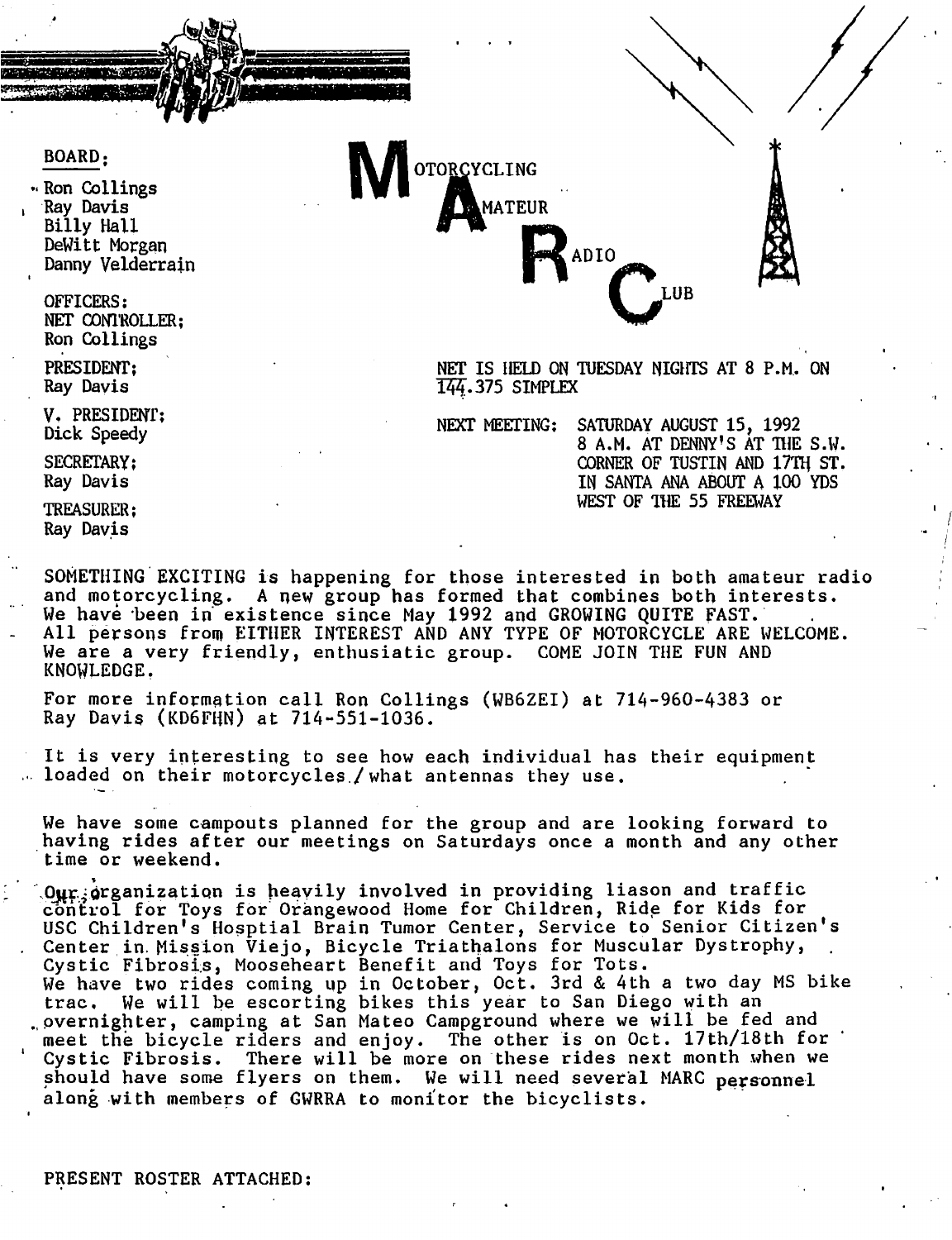$\sim$  15  $\times$  18  $\%$ 

 $\mathcal{L}_{\text{max}}$  and  $\mathcal{L}_{\text{max}}$  $\mathcal{A}^{\text{in}}$  , and the second contribution of the second contribution of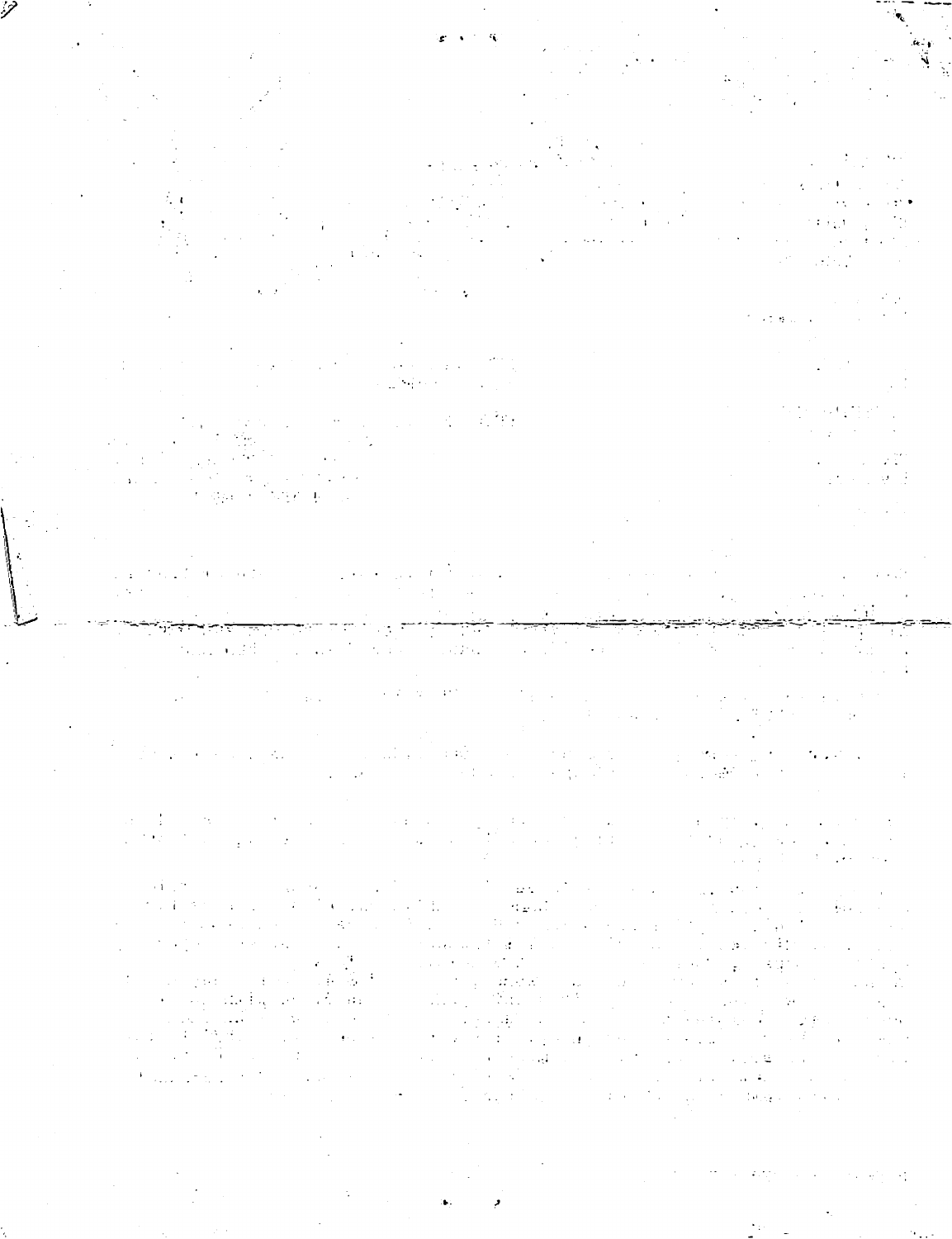## AUGUST 1992 (In Suffix Order)

| <b>KD6DBY</b>     | Doug Bray                     | 2424 Santa Ana Ave.    | Costa Mesa          | $(714)$ 642-2883<br>CA 92627                 |
|-------------------|-------------------------------|------------------------|---------------------|----------------------------------------------|
| <b>KD6ECG</b>     | Darryl Bohn                   | 1345 E. Almond Ave     | Orange              | (714)<br>633-8229<br>CA 92666                |
| N 6EDY            | Billy Hall                    | 320 E. St Andrews      | Santa Ana           | CA 92707<br>(714)<br>546-9029                |
| AB6EI             | Stuart Klein                  | 23516 Villena          | Mission Viejo       | CA 92692<br>(714)                            |
| WA6FBA            | Robert Reister                | 2342 Aspen St          | Tustin              | CA 92680<br>(714)<br>832-8299                |
| <b>KD6FHN</b>     | Ray Davis                     | 3 Lindberg             | Irvine              | CA 92720<br>(714)<br>551-1036                |
| KD6FLP            | Danny Velderrain              | 261 Glenwiew Pl        | Orange              | $(714)$ 978-0659<br>CA 92668                 |
| K 6GXO            | Keith Hoyt                    | P. O. box 901846       | Palmdale            | Ca 93590                                     |
| KD6IIY            | Mike Bisson                   | $8654$ Orange Ave $#4$ | Orange              | CA 92665<br>(714)<br>974-7536                |
| KD6IKX            | Dick Speedy                   | 25205 Calle Madrid     | Lake Forest         | (714)<br>92630<br>768-2933<br><b>CA</b>      |
| KD6KOJ            | Rob Krunwive                  | 26512 Orangewood Rd    | San Juan Capistrano | 92675<br>(714)<br>364-1316<br>C <sub>A</sub> |
| KD6KSP            | Mac Garrett                   | 1516 E. Washington     | Santa Ana           | 92701<br>(714)<br>CA<br>547-1555             |
| KK6LC             | Steven Roy                    | P. O. Box 482          | Huntington Beach    | (714)<br>CA 92648                            |
| <b>WA6LVD</b>     | Jack Cobb                     | 31551 Ave Los Cerritos | San Juan Capistrano | (714)<br>92675<br>493-1274<br><b>CA</b>      |
| K 6NOR            | Ken Caplin                    | 15172 Normandie Ave    | Irvine              | 92714<br>714)<br>639-2622<br>CA              |
| KM6NP             | Mike Mercado                  | 17054 Magnolia St      | Fountain Valley     | 92708<br>(714)<br>375-0388<br><b>CA</b>      |
| KC6OAU            | Jim Rodriques                 | 3103 Bristol Ave#262   | Santa Ana           | 92704<br>(714)<br>546-6948<br>CA             |
| KN <sub>6</sub> P | Carroll Walker                | 23052 Cavanaugh Rd     | Lake Forest         | (714)<br>92630<br>581-0466<br><b>CA</b>      |
| <b>KC6PHI</b>     | Conrad Sillars                | 10084 Brenda Ave       | Buena Park          | $(714)$ 828-6355<br>CA 90620                 |
| KC6QGK            | John Curtis                   | 149 Rivo Alto Canal    | Long Beach          | CA 90803                                     |
| KE6RI             | <b>Bob Thompson</b>           | 20162 Crown Reef Lane  | Huntington Beach    | $(714)$ 962-3753<br>92646<br><b>CA</b>       |
| W 6RJL            | <b>Bob Wiggins</b>            | 17738 Buara Vista Ave  | Yorba Linda         | 92686<br>(714)<br>993-4582<br><b>CA</b>      |
| <b>KB6RRX</b>     | Doug Kregel<br>$\mathfrak{m}$ | 9763 Peachtree Lane    | Alta Loma           | 91737<br>(714)<br>980-1097<br>CA             |
| KM6UK             | DeWitt Morgan                 | 26761 Cuenca Dr        | Mission Viejo       | (714)<br>582-2975<br>CA 92691                |
| N 6USO            | Burt Brink                    | P. O. Box 744          | Temple City         | 91780<br>$(818)$ 335-3220<br>CA              |
| K 6VE             | Richard Fearns                | P. O. Box 73           | Mount Wilson        | CA 91023                                     |
| W 5VWP            | Griff Hamlin                  | 6397 Pipcairn St.      | Cypress             | $(714)$ 898-5617<br>CA 90630                 |
| N 6YWP            | <b>Bill Weller</b>            | 9932 Fraterick Circle  | Huntington Beach    | CA 92646<br>(714)                            |
| WB6ZEI            | Ron Collings                  | 900 1/2 Palm Ave       | Huntington Beach    | CA 92648 (714) 960-4383                      |
|                   |                               |                        |                     |                                              |

\* \*